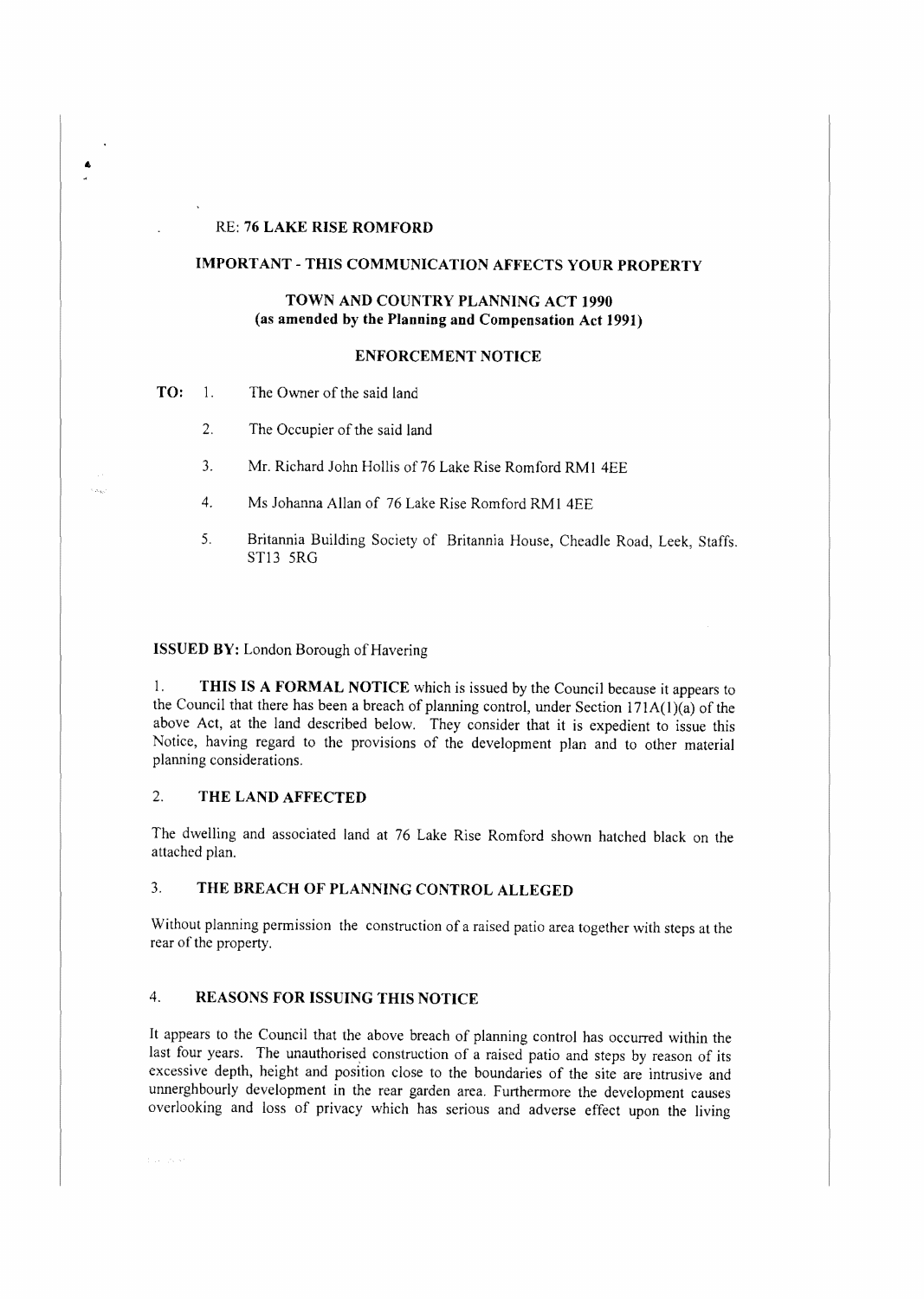conditions of adjacent occupiers . contrary to Policy ENV! of the Havering Unitary Development Plan.

## 5. **WHAT YOU ARE REQUIRED TO DO**

( i ) Reduce the patio area to the line and position as previously agreed in planning permission P 1855.00.

Time for compliance: 3 months from the effective date of this notice

( ii ) Remove the steps erected in connection with the unauthorised patio area

Time for compliance : 3 months from the effective date of this notice

(iii) Remove from the land all bricks, rubble and materials brought onto the land in connection with the unauthorised constructions.

Time for compliance: 3 months from the effective date of this notice

(iv) Restore the garden to its former state as garden area by replanting and reseeding

Time for compliance: 3 months from the effective date of this notice

## 6. WHEN THIS NOTICE TAKES EFFECT

This Notice takes effect on  $15<sup>th</sup>$  July 2005, unless an appeal is made against it beforehand

Dated:  $\int^{\mu} \sqrt{\mu} \mu e$  2005 Signed: *y/unit / yearly* 

Authorised Officer */* 

*I* 

on behalf of London Borough of Havering Town Hall Main Road Romford RM1 3BD

#### **YOUR RIGHT OF APPEAL**

You can appeal against this Notice, but any appeal must be received, or posted in time to be received, by the Secretary of State before 15<sup>th</sup> July 2005. The enclosed booklet "Enforcement Appeals - A guide to Procedure" sets out your rights. Read it carefully. You may use the enclosed appeal forms. One is for you to send to the Secretary of State if you decide to appeal. The other is for you to keep as a duplicate for your own records. You should also send the Secretary of State the spare copy of this Enforcement Notice which is enclosed.

a grandes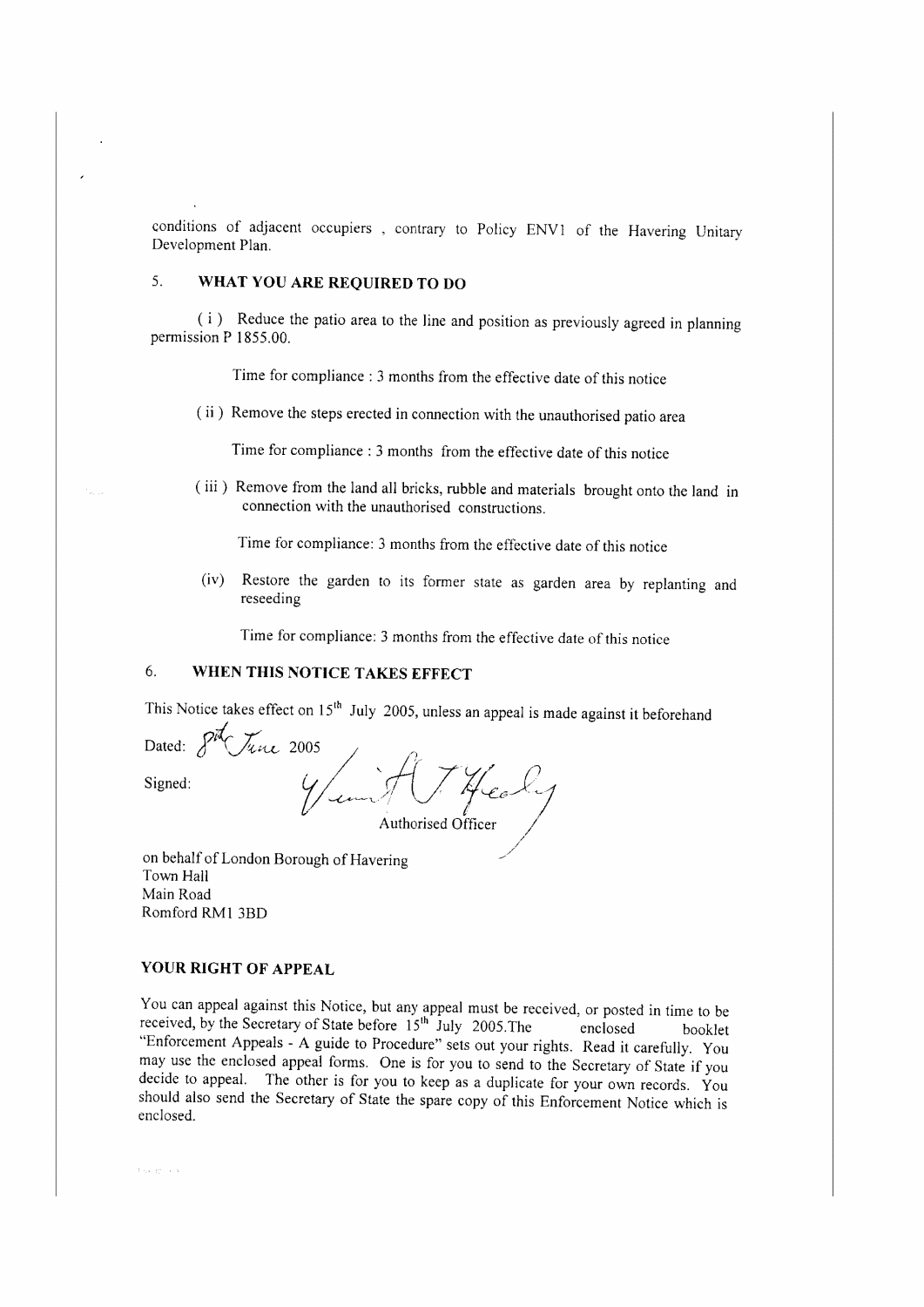# **WHAT HAPPENS IF YOU DO NOT APPEAL**

 $\overline{\phantom{a}}$ 

 $\ddot{\phantom{a}}$ 

 $(\boldsymbol{\sigma}(\boldsymbol{\sigma}^i_{\boldsymbol{\sigma}^i_{\boldsymbol{\sigma}^i_{\boldsymbol{\sigma}^i_{\boldsymbol{\sigma}^i_{\boldsymbol{\sigma}^i_{\boldsymbol{\sigma}^i_{\boldsymbol{\sigma}^i_{\boldsymbol{\sigma}^i_{\boldsymbol{\sigma}^i_{\boldsymbol{\sigma}^i_{\boldsymbol{\sigma}^i_{\boldsymbol{\sigma}^i_{\boldsymbol{\sigma}^i_{\boldsymbol{\sigma}^i_{\boldsymbol{\sigma}^i_{\boldsymbol{\sigma}^i_{\boldsymbol{\sigma}^i_{\boldsymbol{\sigma}^i_{\boldsymbol{\sigma}^i_{\boldsymbol{\sigma}^i_{\boldsymbol{\sigma}^i_{\boldsymbol{\sigma}^i_{\boldsymbol{\sigma}^$ 

If you do not appeal against this Enforcement Notice, it will take effect on  $15<sup>th</sup>$  July 2005 and you must then ensure that the required steps for complying with it, for which you may be held responsible, are taken within the period specified in the Notice.

**FAILURE TO COMPLY WITH AN ENFORCEMENT NOTICE WHICH HAS**  TAKEN EFFECT CAN RESULT IN PROSECUTION AND/OR REMEDIAL ACTION **BY THE COUNCIL.**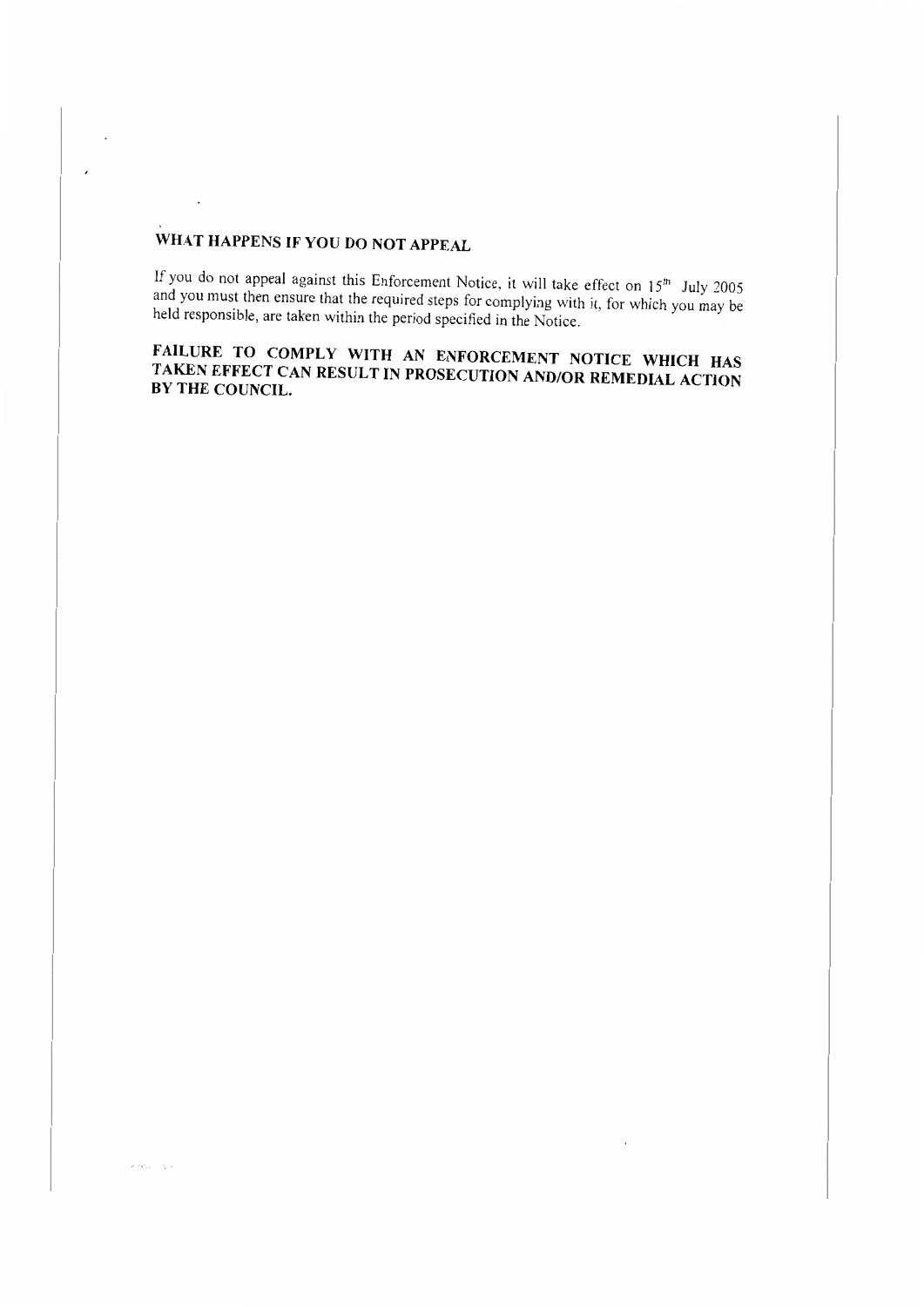## **EXPLANATORY NOTES**

#### **STATUTORY PROVISIONS**

A summary of Sections 171A, 1718 and 172 to 177 of the Town and Country Planning Act 1990 (as amended) is enclosed with this Notice.

### **YOUR RIGHT OF APPEAL**

You can appeal against this Notice, but any appeal must be in writing and received, or posted (with the postage paid and properly addressed) in time to be received in the ordinary course of the post, by the Secretary of State before 15<sup>th</sup> July 2005. The enclosed booklet "Enforcement Appeals - A guide to Procedure" sets out your rights. Read it carefully. If you appeal you should use the enclosed appeal forms. Two copies are for you to send to the Secretary of State if you decide to appeal. The other is for you to keep as a duplicate for your own records. You should also send the Secretary of State a copy of the Enforcement Notice.

## **GROUNDS OF APPEAL**

The grounds of appeal are set out in Section 174 of the Town and Country Planning Act 1990 and are also set out on pages 2--5 of the enclosed appeal forms.

## **PLANNING APPLICATION FEE**

Should wish to appeal on ground (a) - that planning permission should be granted for the unauthorised development - then a fee of  $\tilde{E}$  135.00 is payable both to the Secretary of State and to the Council. If the fees are not paid then that ground of appeal will not be valid.

## **STATEMENT ON GROUNDS OF APPEAL**

You must submit to the Secretary of State, either when giving notice of appeal or within 14 days from the date on which the Secretary of State sends him a notice so requiring him, a statement in writing specifying the grounds on which you are appealing against the enforcement notice and stating briefly the facts on which you propose to rely in support of each of those grounds.

## **RECIPIENTS OF THE ENFORCEMENT NOTICE**

The names and addresses of all the persons on whom the Enforcement Notice has been served are:

**TO:** I. The Owner of the said land

 $\lambda$  , and  $\mu$  are

- 2. The Occupier of the said land
- 3. Mr. Richard John Hollis of 76 Lake Rise Romford RM1 4EE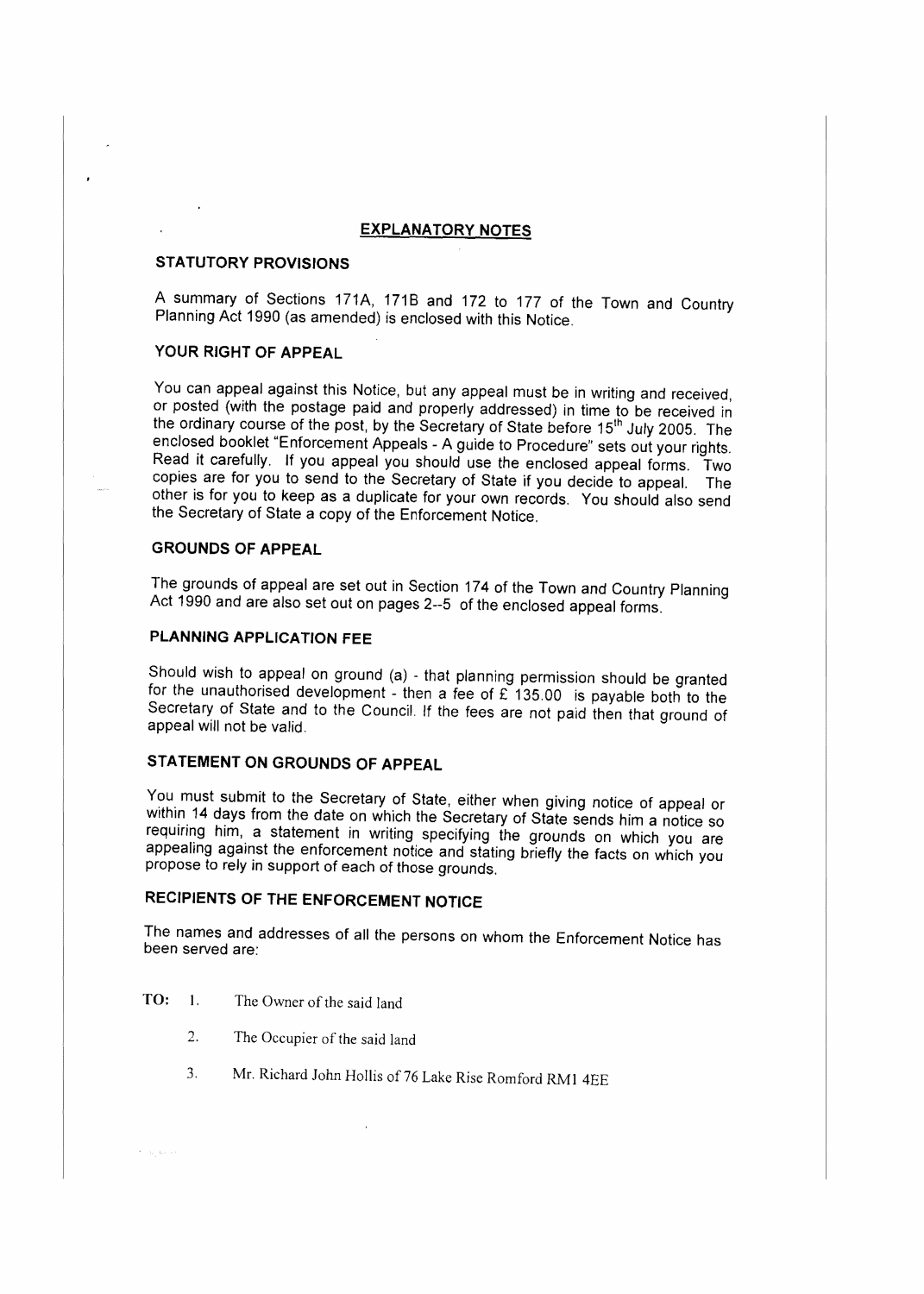6. Ms Johanna Allan of 76 Lake Rise Romford RMI 4EE

 $\ddot{\phantom{1}}$ 

 $\mathcal{C}^{\mathcal{C}}$ 

 $\bar{\mathcal{A}}$ 

 $\hat{\mathcal{A}}$ 

7. Britannia Building Society of Britannia House, Cheadle Road, Leek, Staffs. STl3 SRG